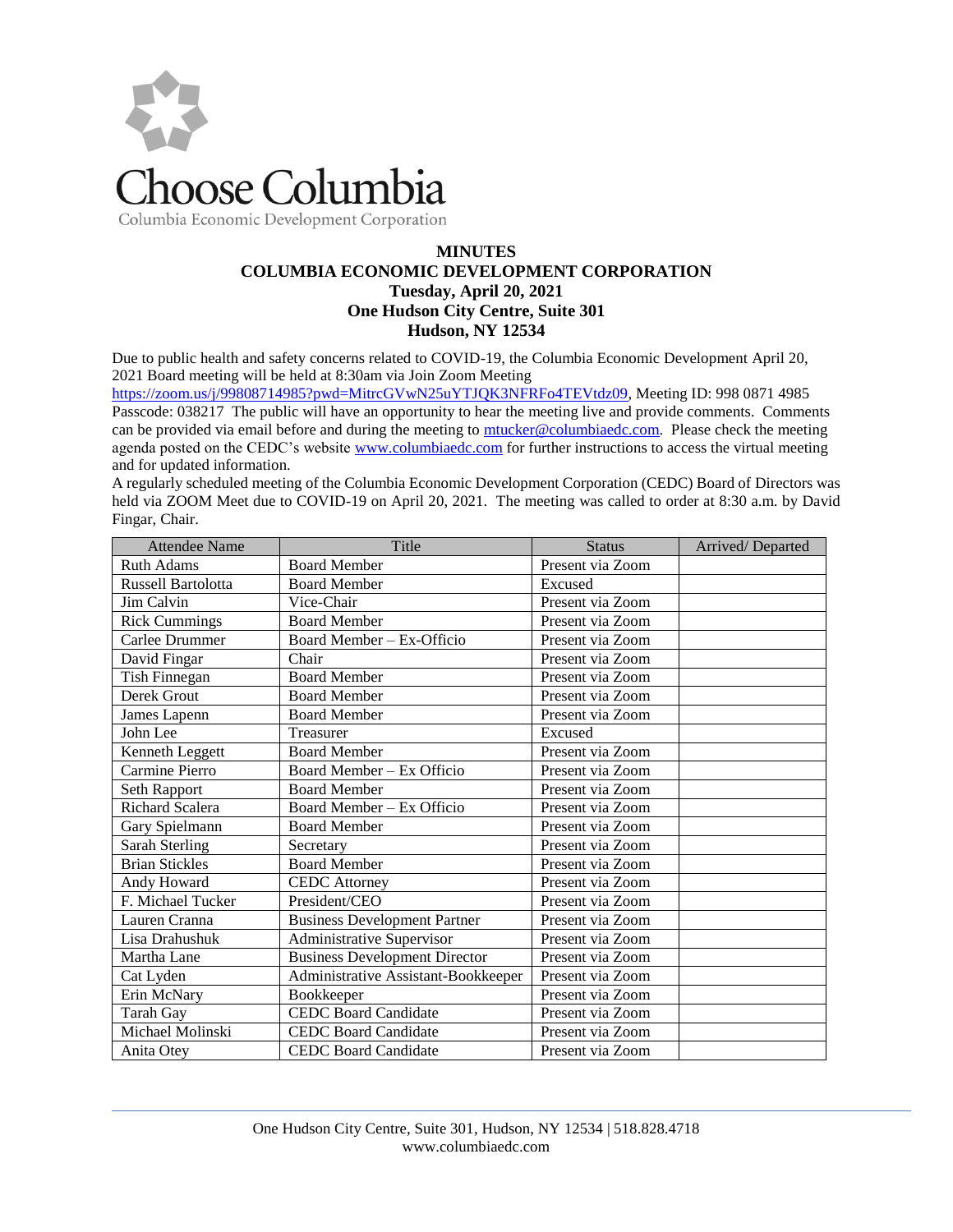#### **Chairman's Remarks:**

Mr. Fingar informed the Board that an executive session would be called at the end of the meeting to discuss

#### **Form 990 and Char 500:**

Mr. Tucker reviewed the documents for the Board. *Mr. Calvin made a motion, seconded by Mr. Leggett to approve the documents as presented. Carried.* 

#### **Treasurer's Report:**

Mr. Tucker reviewed the Treasurer's Report for the Board. He noted the EIDL loan would be paid in May. He reviewed the PPP loan on the report. Mr. Lapenn reported the Audit and Finance Committee had reviewed and recommended the report at their meeting earlier in the month. *Mr. Grout made a motion, seconded by Mr. Leggett to approve the Treasurer's Report as presented. Carried.*

#### **Investment Policy:**

Mr. Tucker stated the Audit and Finance Committee had reviewed and recommended it to the full board. He noted the only change was to remove TD Bank North from the policy. He noted review of the policy was required annually. *Mr. Lapenn made a motion, seconded by Mr. Cummings to approve the policy as presented. Carried.*

## **President/CEO Report:**

Mr. Tucker thanked the staff for completing and submitting the PARIS report as well as the 990's and Char 500 for the previous year. He reminded the Board the Annual Meeting will be held in a week. He stated the meeting would be held by Zoom, with the remarks pre-recorded. He stated the attendees would be addressed by Chairman Murell, Mayor Johnson, Senator Jordan and Assemblyperson Barrett. He stated Dr. Drummer would give the keynote speech to the group, with Mr. Fingar and himself also addressing the audience.

Mr. Tucker gave several project updates. He noted Career Jam was in progress, with approximately 25 businesses participating. He stated he looked forward to doing the program in the future in person. He stated he continued to work with the County on broadband and housing. He noted he was discussing a potential housing project for the town of Greenport. He informed the board he was working with the City IDA on the Galvan housing project. He stated the CDBG grant with Hudson Valley Creamery was in the process of being closed out with nearly \$45,000 going to the company. He noted there was a good volume of loans in the pipeline.

He stated he was working on an updated Strategic Plan, reflecting the needs of the county post-COVID-19.

## **Minutes, March 30, 2021:**

*Mr. Calvin made a motion, seconded by Mr. Lapenn to approve the minutes as presented. Carried.* 

#### **2020 PARIS Report:**

*Ms. Sterling made a motion, seconded by Mr. Lapenn to approve the report as presented. Carried.*

## **Membership Update:**

Mr. Tucker stated the total was about \$8,000 under the anticipated level. He noted a hundred and fifty letters had been sent initially.

# **Committee Reports:**

**Executive Committee**

Mr. Fingar noted the Executive Committee had not met in the past month.

## **Governance and Nominating Committee:**

Mr. Fingar asked Mr. Spielmann to review the actions of the Committee. He stated Mr. Spielmann had expressed his decision to step off the Board due to his involvement in a different project. Mr. Fingar expressed his thanks and appreciation for Mr. Spielmann's dedication and involvement.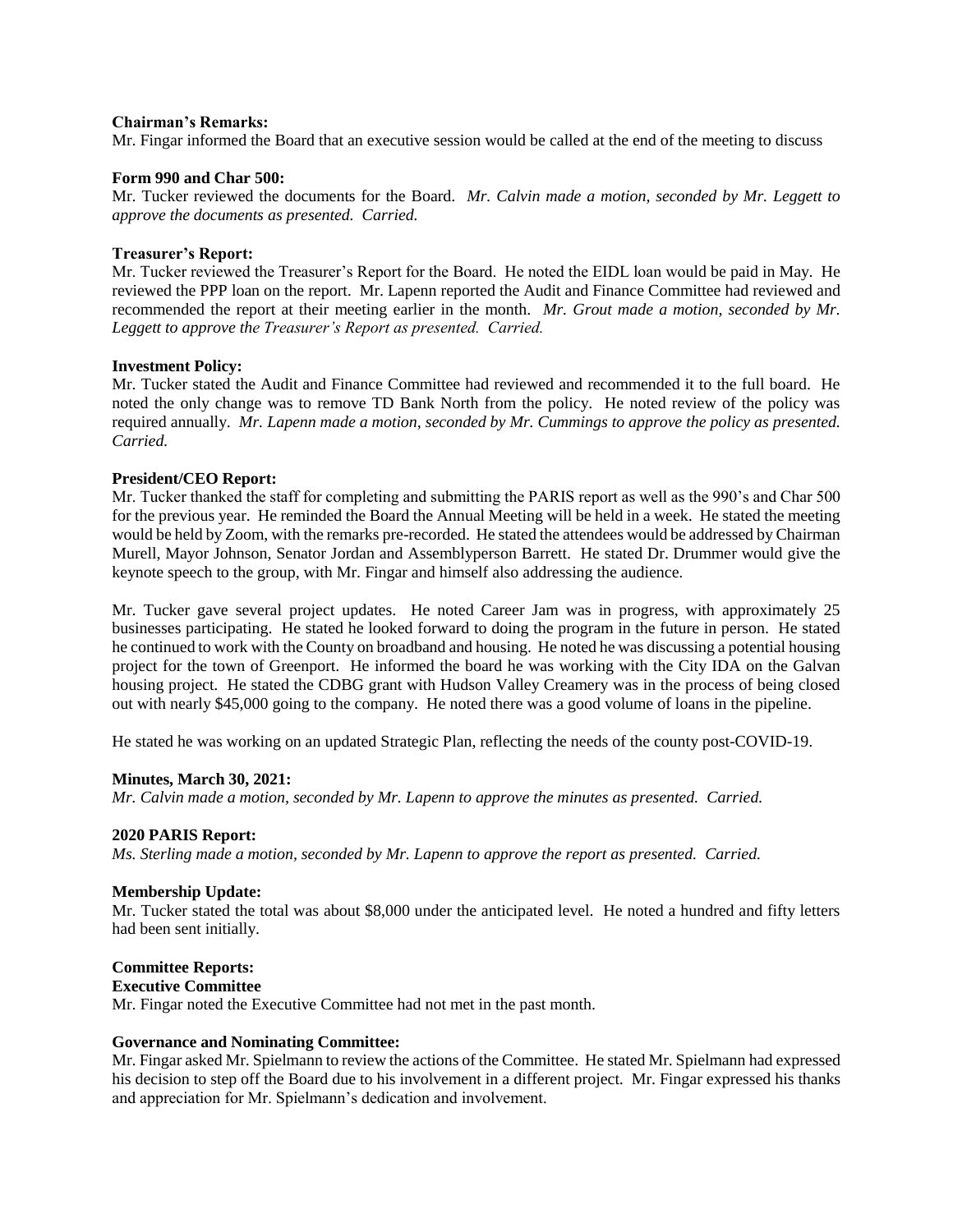

Mr. Spielmann stated the Committee had reviewed resumes and interviewed and recommended three strong candidates for the CEDC Board. He presented the names to the Board. The first was Anita Otey, branch manager for Key Bank with a history of community involvement. The second candidate was Tarah Gay, proprietor of two businesses one in the City of Hudson called Public Sale Auction House. He stated the third candidate was Michael Molinski, a photographer with a business located in Greenport. With no questions from the Board about the candidates, Mr. Fingar stated the Board would be voting on the candidates individually. He asked Mr. Spielmann to present each candidate for a vote.

*Mr. Spielmann asked for a motion to appoint Ms. Otey to a seat on the CEDC Board. Mr. Fingar made a motion, seconded by Ms. Sterling to appoint Ms. Otey to a seat on the CEDC Board. Carried.* 

*Mr. Spielmann asked the Board for a motion to appoint Ms. Gay to a seat on the CEDC Board. Ms. Sterling made a motion, seconded by Mr. Lapenn to appoint Ms. Gay to a seat on the CEDC Board. Carried.* 

*Mr. Spielmann asked the Board for a motion to appoint Mr. Molinski to a CEDC Board seat. Mr. Lapenn made a motion, seconded by Mr. Fingar to appoint Mr. Molinski to a CEDC Board seat. Carried.* 

# **Loan Committee:**

# **Portfolio Review:**

Ms. Lane stated two loans were past due and the principal had been contacted, made a payment and was now current. She noted the SBA continued to make payments on the loans as agreed. She reminded the board, Train Time Express remained in deferment. She noted she and Ms. Cranna had had a recent conversation with the principals. *Mr. Lapenn made a motion, seconded by Mr. Cummings to approve the Portfolio Review. Carried.*

## **Fast Forward Loan Program:**

Ms. Lane stated she had received the first two applications for the Fast Forward loans and would update the Loan Committee and the Board once the underwriting was complete.

# **Spencertown Market Loan Request:**

Ms. Lane stated the Loan Committee had requested the loan be presented to the Full Board if two conditions had been met. The first was that their 2019 taxes had been filed and the second, that a personal guarantee be obtained from the building owner. Ms. Lane stated the taxes had not been filed but the building owner had agreed to provide a personal guarantee. She stated the loan would be brought to the Full Board in May. Mr. Lapenn requested that the full package be forwarded to the Board prior to the meeting.

## **Workforce and Education:**

Mr. Tucker stated he would be sending a guest link to the program to the Board.

Mr. Fingar asked for a motion to enter executive session and asked that staff and the Corporate attorney stay in the meeting under *Section 105(f) of the Public Officers Law: f. the medical, financial, credit or employment history of a particular person or corporation, or matters leading to the appointment, employment, promotion, demotion, discipline, suspension, dismissal or removal of a particular person or corporation. Mr. Lapenn made a motion, seconded by Mr. Cummings to enter executive session. Carried.* Executive session was entered into at 9:00am.